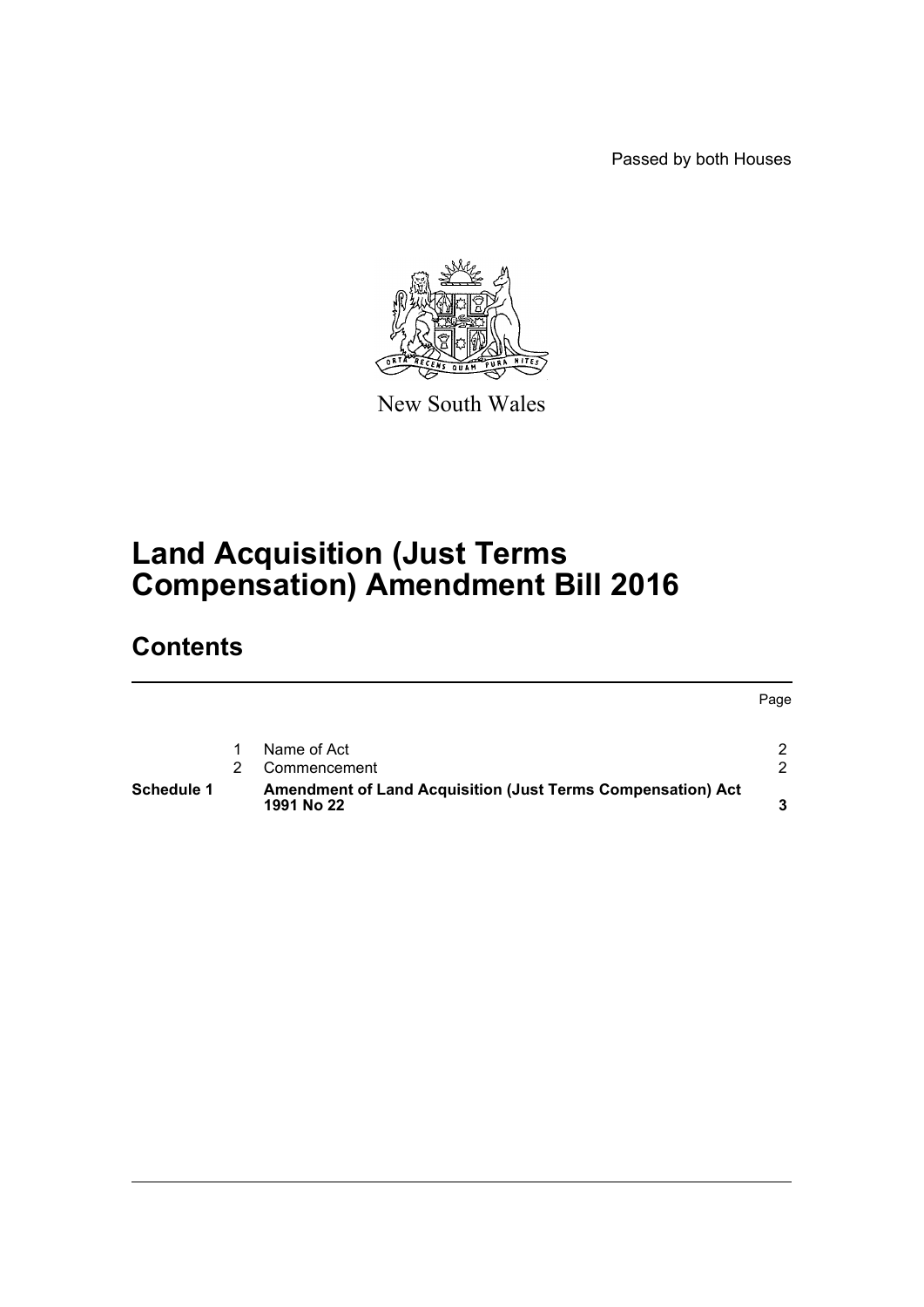*I certify that this PUBLIC BILL, which originated in the LEGISLATIVE COUNCIL, has finally passed the LEGISLATIVE COUNCIL and the LEGISLATIVE ASSEMBLY of NEW SOUTH WALES.*

*Legislative Council 2016* *Clerk of the Parliaments*

New South Wales

# **Land Acquisition (Just Terms Compensation) Amendment Bill 2016**

Act No , 2016

An Act to amend the *Land Acquisition (Just Terms Compensation) Act 1991* to make further provision with respect to the acquisition of land on just terms by authorities of the State as a consequence of reviews of the operation of that Act.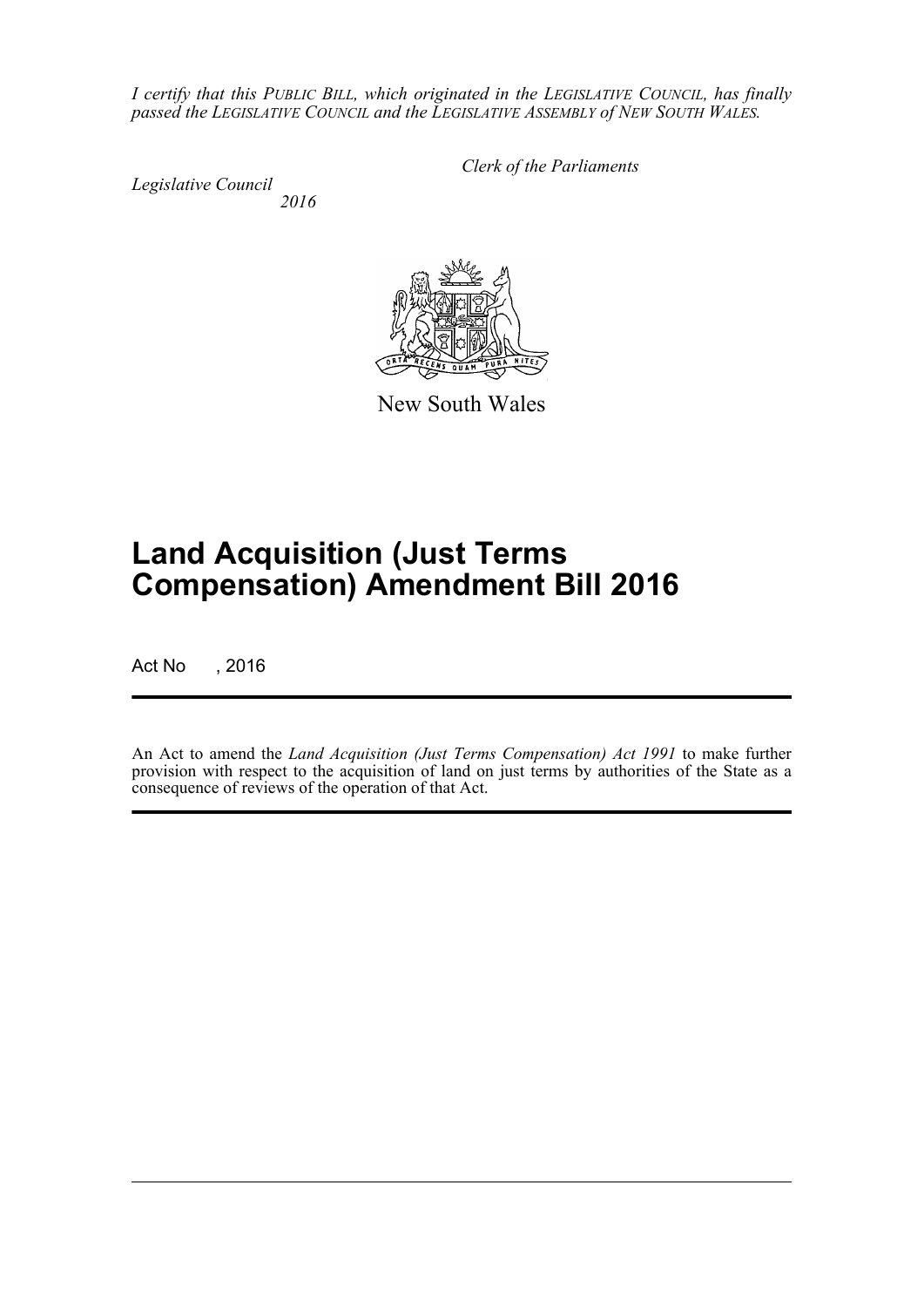# <span id="page-2-0"></span>**The Legislature of New South Wales enacts:**

#### **1 Name of Act**

This Act is the *Land Acquisition (Just Terms Compensation) Amendment Act 2016*.

#### <span id="page-2-1"></span>**2 Commencement**

This Act commences on a day or days to be appointed by proclamation.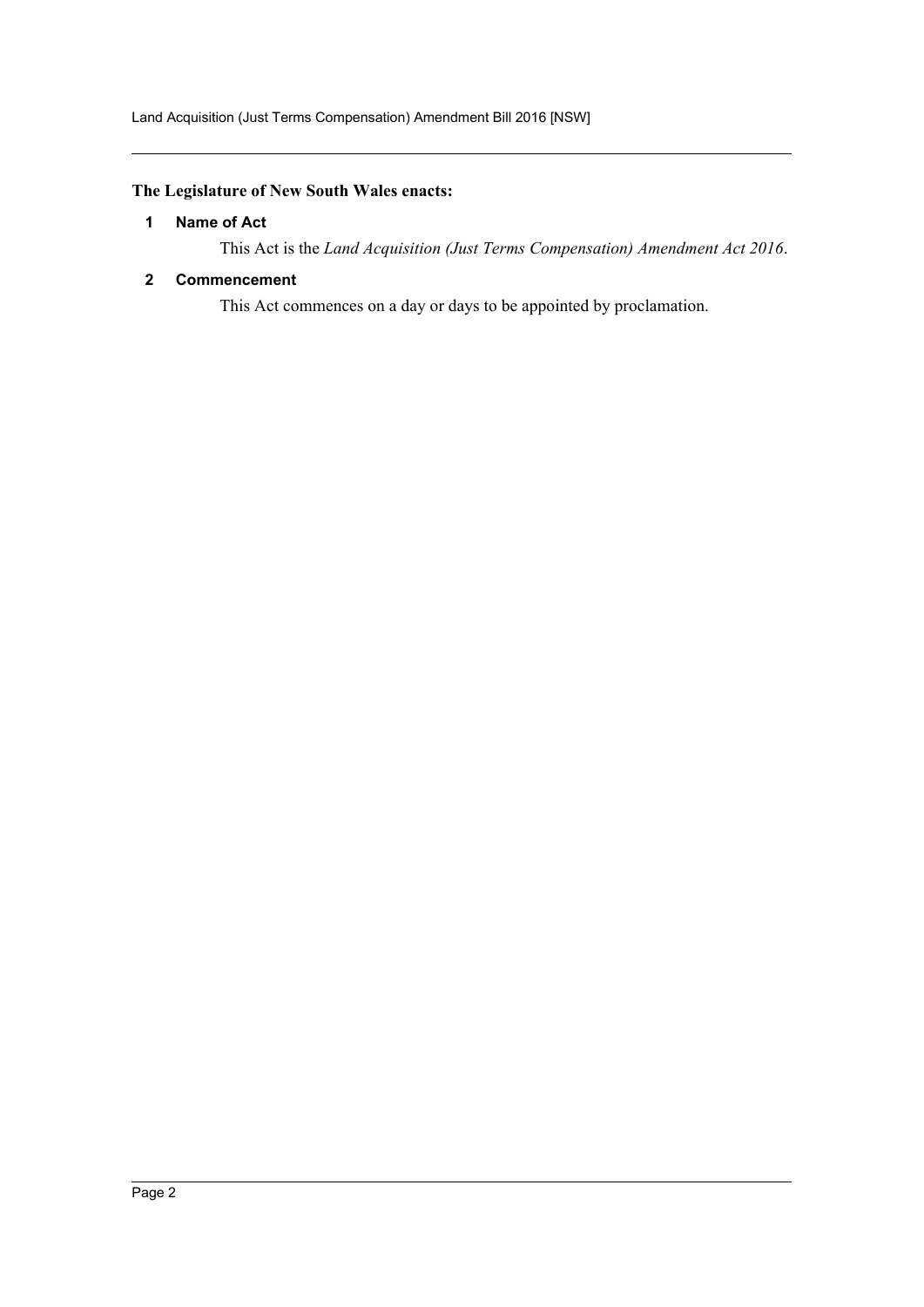# <span id="page-3-0"></span>**Schedule 1 Amendment of Land Acquisition (Just Terms Compensation) Act 1991 No 22**

# **[1] Section 4 Definitions**

Omit the definition of *solatium* from section 4 (1). Insert in alphabetical order: *disadvantage resulting from relocation* is defined in section 60.

#### **[2] Section 10A**

Insert after section 10:

#### **10A Minimum period of negotiation for acquisition by agreement before initiation of compulsory acquisition process**

- (1) This section applies to land that is affected by a proposal for acquisition by an authority of the State, other than a proposal to acquire:
	- (a) Crown land, or
	- (b) an easement, or right to use land, under the surface for the construction or maintenance of works, or
	- (c) a stratum under the surface for the construction of a tunnel.
- (2) The authority of the State is to make a genuine attempt to acquire the land by agreement for at least 6 months before giving a proposed acquisition notice.
- (3) The owner of the land and the authority of the State may agree to a shorter or longer period of negotiation for the acquisition of the land by agreement.
- (4) The Minister responsible for the authority of the State may approve a shorter period of negotiation, but only if the Minister is satisfied that the urgency of the matter or other circumstances of the case make it impracticable to have any longer period of negotiation. Any such approval requires the concurrence of the Minister administering this Act (being concurrence given for the particular approval or given generally for an approval of that kind).
- (5) This section does not prevent a continuation of negotiation after the giving of a proposed acquisition notice.
- (6) The authority of the State is not required to comply with this section if:
	- (a) the owner of the land notifies the authority that the owner is not prepared to negotiate with the authority for the acquisition of the land by agreement, or
	- (b) the owner of the land cannot be located after the making of reasonable inquiries.
- (7) Nothing in this section gives rise to, or can be taken into account in, any civil cause of action.

#### **[3] Section 13 Minimum period of notice**

Insert after section 13 (2):

(3) The approval of a shorter period of notice under subsection (2) (b) requires the concurrence of the Minister administering this Act (being a concurrence given for the particular approval or given generally for an approval of that kind).

#### **[4] Section 26 Compensation for acquisition under this Division**

Omit "solatium". Insert instead "disadvantage resulting from relocation".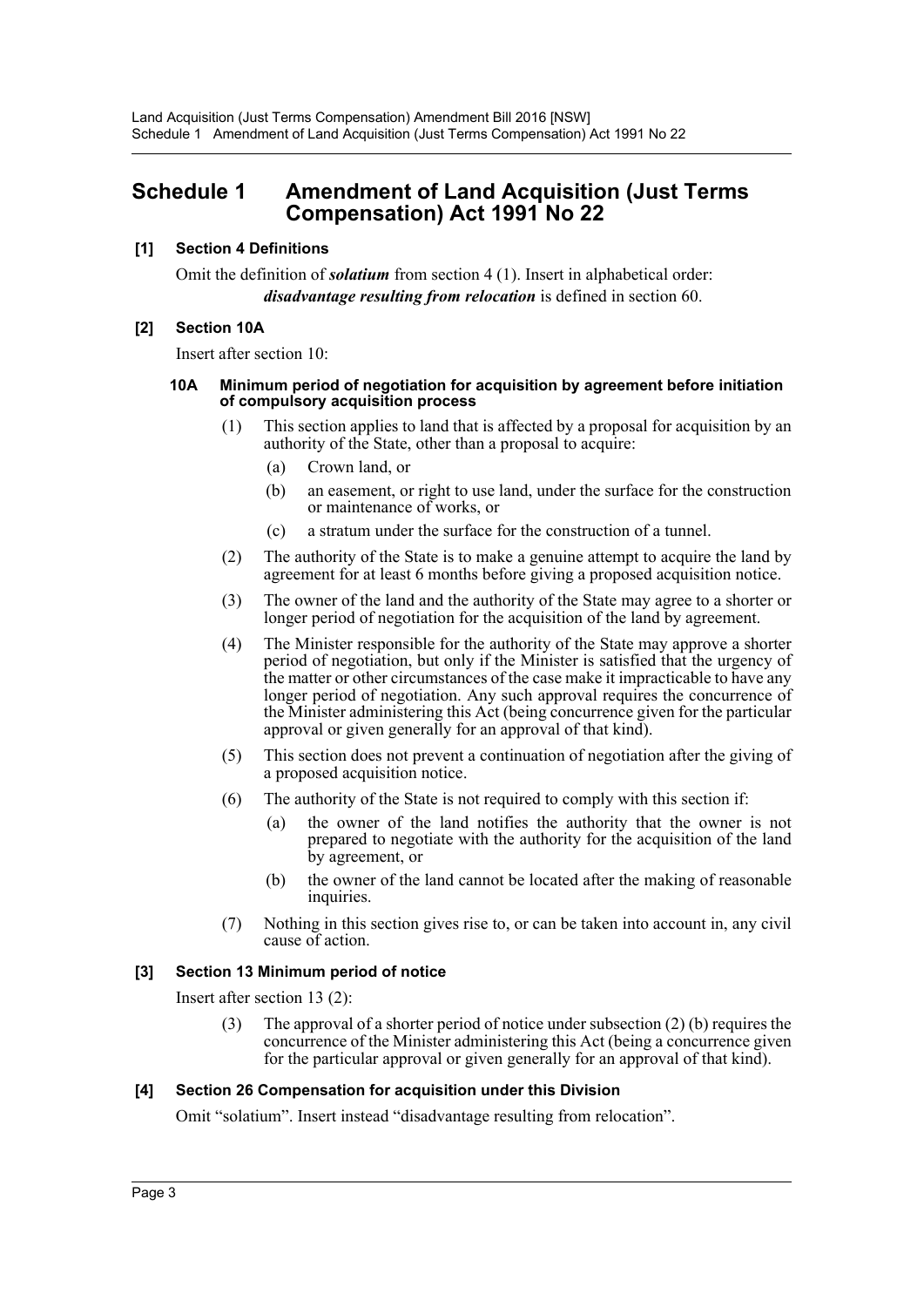# **[5] Section 27A**

Insert after section 27:

#### **27A Review of decisions on hardship applications by independent person**

- (1) An owner of land who has given an authority of the State a notice under this Division requiring the authority to acquire the land may apply to the Secretary of the Department of Finance, Services and Innovation for a review of a decision of the authority not to acquire the land because:
	- (a) the land is not designated by the operation of this Division for acquisition by the authority for a public purpose, or
	- (b) the owner will not suffer hardship if there is any delay in the acquisition of the land, or
	- (c) the authority is not otherwise required under this Division to acquire the land.
- (2) An application for the review of any such decision is to be made within 28 days after the owner of the land is notified of the decision by the authority of the State.
- (3) The Secretary is to refer the application to a reviewer for determination. The reviewer is to be a suitably qualified person appointed by the Minister who is not associated with the authority of the State or the applicant.
- (4) The reviewer:
	- (a) if satisfied that this Division requires the authority to acquire the land is to quash the decision and decide the matter in accordance with this Division or
	- (b) if not so satisfied—is to confirm the decision.

The reviewer is to endeavour to determine the application within 28 days after the application is referred to the reviewer.

- (5) The decision of the reviewer is final and is required to be given effect to by the authority of the State.
- (6) If the authority of the State fails to acquire land under this Division within 90 days after the owner of the land gives a notice to the authority under this Division to acquire the land, the authority is taken, for the purposes only of an application for review under this section, to have made a decision not to acquire the land.
- (7) The regulations may make provision for and with respect to the making of applications under this section, the appointment of reviewers and the determination of those applications.

#### **[6] Section 34 Former owner's right to occupy land until compensation paid etc**

Insert after section 34 (3):

(3A) Despite subsection (3), rent is not payable during the relevant 3-month period by a former owner who remains in occupation of any part of a building that is the person's principal place of residence. A former owner does not include a person who only held a leasehold interest in the acquired land.

#### **[7] Section 39 Claim for compensation**

Insert "or with the Valuer-General" after "the land concerned" in section 39 (1).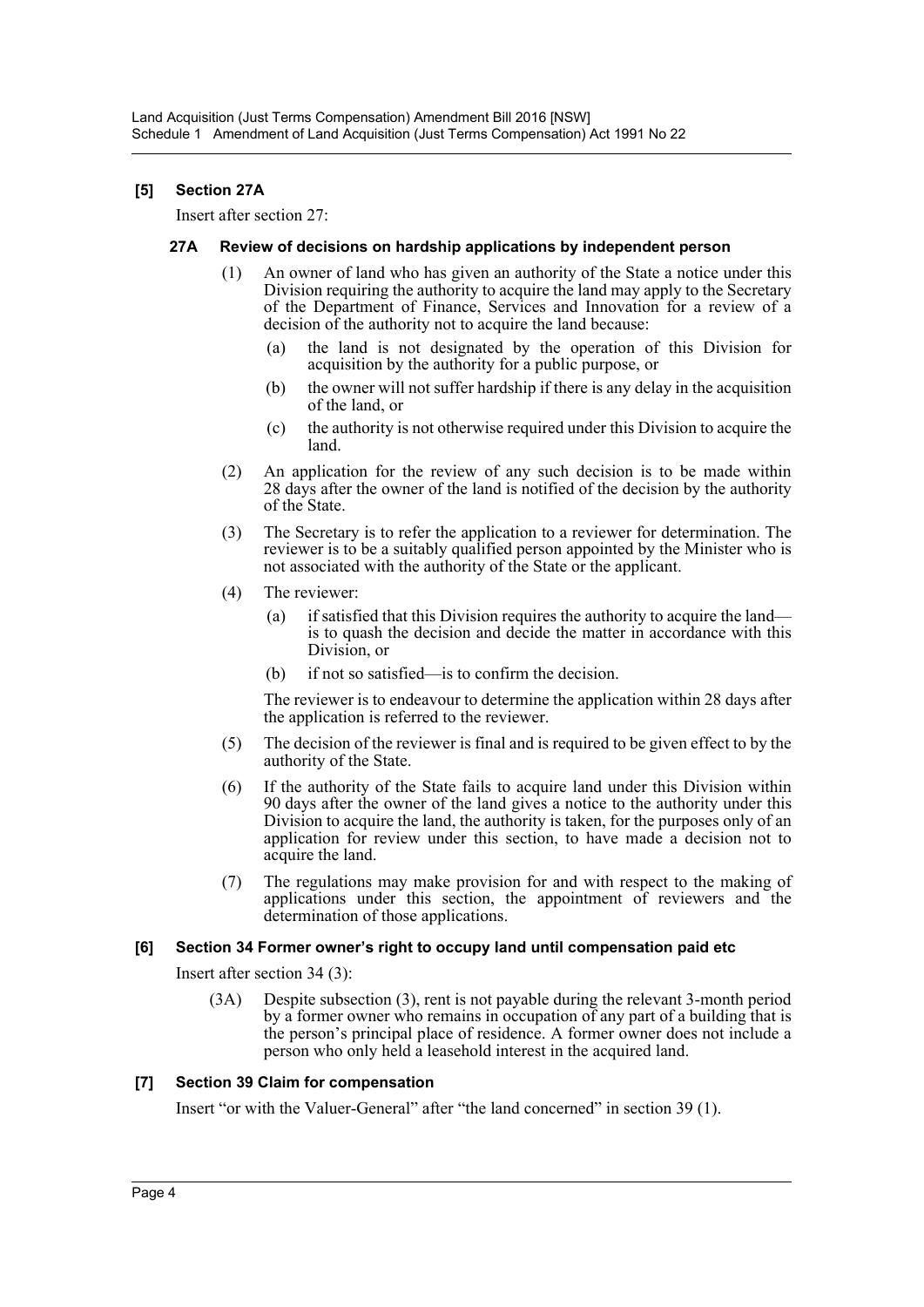# **[8] Section 39 (5)**

Insert after section 39 (4):

- (5) As soon as practicable after an authority of the State or the Valuer-General receives a claim for compensation:
	- (a) the authority must give the Valuer-General a copy of the claim, or
	- (b) the Valuer-General must give the authority a copy of the claim,

as the case requires.

#### **[9] Section 41 Valuer-General's determination of amount of compensation**

Omit section 41 (1). Insert instead:

(1) The authority of the State must, within 7 days after it compulsorily acquires land, provide the Valuer-General with a list of the issues that the authority believes are relevant to the determination of the amount of compensation by the Valuer-General.

# **[10] Section 41 (3)**

Insert after section 41 (2):

- (3) The Valuer-General is to provide a copy of the determination of the amount of compensation (together with any report on the value of the land prepared by or for the Valuer-General) to:
	- (a) the authority of the State concerned, and
	- (b) the former owner to whom the compensation is payable.

#### **[11] Section 42 Notice of compensation entitlement and offer of compensation**

Omit "30 days" from section 42 (1) and (4), wherever occurring. Insert instead "45 days".

# **[12] Section 42 (4)**

Omit "The Minister responsible for an authority of the State". Insert instead "The Minister".

#### **[13] Section 42 (8)**

Omit the subsection. Insert instead:

(8) The obligation of the Valuer-General under section 41 (3) to provide a copy of the determination of the amount of compensation to the former owner applies despite a failure by the authority of the State to give a compensation notice to the former owner as required by this section.

#### **[14] Section 55 Relevant matters to be considered in determining amount of compensation**

Omit section 55 (e). Insert instead:

(e) the disadvantage resulting from relocation,

# **[15] Section 56 Market value**

Insert after section 56 (2):

- (3) If:
	- (a) the land is used for a particular purpose and there is no general market for land used for that purpose, and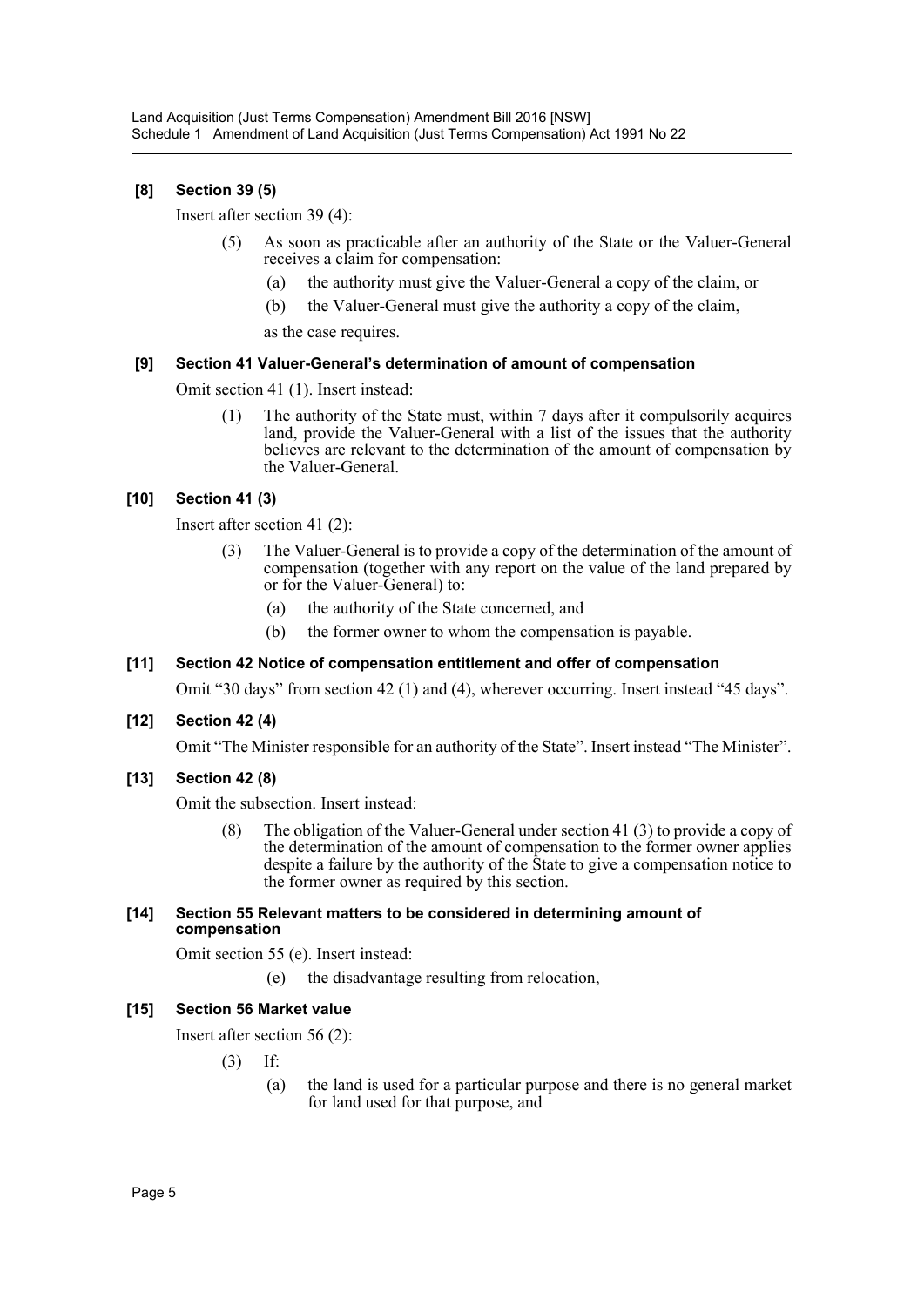(b) the owner genuinely proposes to continue after the acquisition to use other land for that purpose,

the market value of the land is taken, for the purpose of paying compensation, to be the reasonable cost to the owner of equivalent reinstatement in some other location. That cost is to be reduced by any costs for which compensation is payable for loss attributable to disturbance and by any likely improvement in the owner's financial position because of the relocation.

#### **[16] Section 60 Disadvantage resulting from relocation**

Omit section 60 (1) and (2). Insert instead:

(1) In this Act:

*disadvantage resulting from relocation* means non-financial disadvantage resulting from the necessity of the person entitled to compensation to relocate the person's principal place of residence as a result of the acquisition.

(2) The maximum amount of compensation in respect of the disadvantage resulting from relocation is \$75,000.

**Note.** Schedule 1A provides for the amendment of this section to enable the maximum amount of compensation to be increased by regulation and for the automatic indexation of the maximum amount in line with inflation.

# **[17] Section 60 (3), (4) and (5)**

Omit "solatium" wherever occurring.

Insert instead "the disadvantage resulting from relocation".

#### **[18] Part 4, heading**

#### Insert "**and return of acquired land**" after "**abandoned acquisition of land**".

#### **[19] Section 71A**

Insert after section 71:

#### **71A Land not required for acquired purpose to be first offered to former owner**

- (1) This section applies to land:
	- (a) that has been acquired by an authority of the State (being an acquisition to which this Act applied as referred to in section 5), and
	- (b) that the authority proposes to dispose of because the land is no longer required for the public purpose for which it was acquired.
- (2) The authority must, if practicable, first offer the land for sale to the former owner at the market value of the land at the time the offer is made if:
	- (a) not more than 10 years has elapsed since the acquisition, and
	- (b) the authority has not made substantial improvements to the land, and
	- (c) the land is not Crown land, and
	- (d) the land is not proposed to be disposed of to another authority of the State for a public purpose.
- (3) For the purposes of this section, land is no longer required for the public purpose for which it was acquired if:
	- (a) the land has not been used and is no longer proposed to be used for the public purpose for which it was acquired, or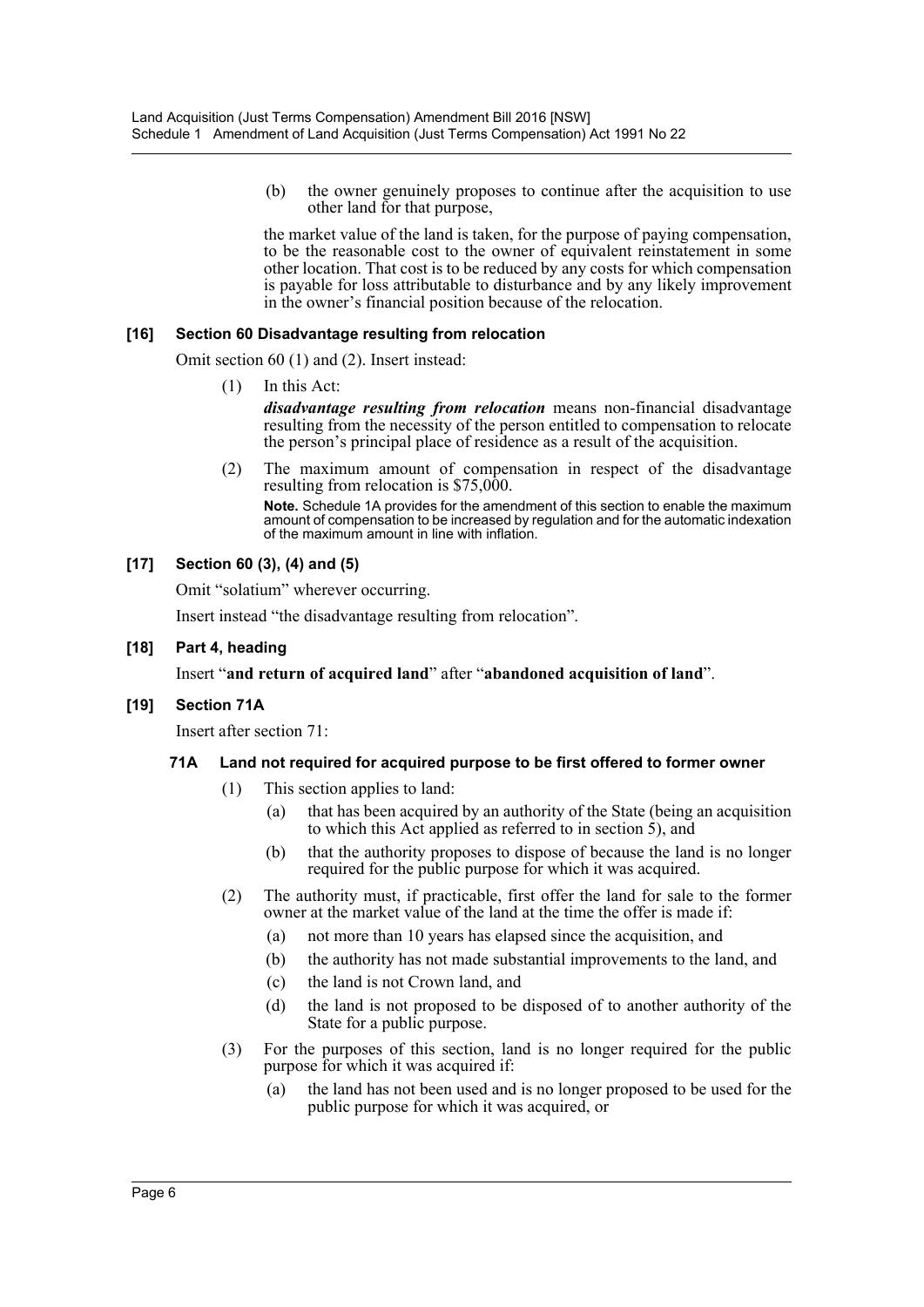- (b) the regulations otherwise provide that the land is no longer required for the public purpose for which it was acquired.
- (4) The regulations may make provision for or with respect to offers for sale, the review of decisions of authorities and other matters arising under this section.
- (5) A person dealing with an authority of the State is not concerned to inquire whether this section has been complied with, and the vesting in a person of an interest in land is not affected by any contravention of this section.
- (6) In this section:

*former owner* of land means:

- (a) if the land was acquired by the authority of the State from only one individual who is still alive or from only one corporation that is still in existence—that individual or corporation, or
- (b) in any other case—such persons (if any) that the authority of the State considers, having regard to the interests in the land that existed immediately before the land was acquired, should be fairly entitled to the benefit of this section.

*market value* of land at any time means the amount that would be paid for the land if it is sold by a willing but not anxious seller to a willing but not anxious buyer.

# **[20] Schedule 1A**

Insert before Schedule 2:

# **Schedule 1A Increase and indexation of maximum amount of compensation for disadvantage resulting from relocation**

# **1 The "maximum compensation amount"**

In this Schedule, the *maximum compensation amount* means the maximum amount of compensation in respect of the disadvantage resulting from relocation.

# **2 Increase by regulation**

The regulations may amend section 60 to increase the maximum compensation amount. Any such regulation may exclude or modify the application of clause 3 as a consequence of the increase in the maximum compensation amount.

# **3 Indexation for inflation**

- (1) The maximum compensation amount is to be adjusted for inflation as provided by this clause on 1 July 2017 and on 1 July in each subsequent year.
- (2) The maximum compensation amount is to be adjusted on each 1 July by

multiplying the maximum compensation amount immediately before that 1 July by  $\frac{B}{4}$  where:  $\frac{D}{A}$ 

*B* is the Consumer Price Index number for the last quarter for which such a number was published before that 1 July.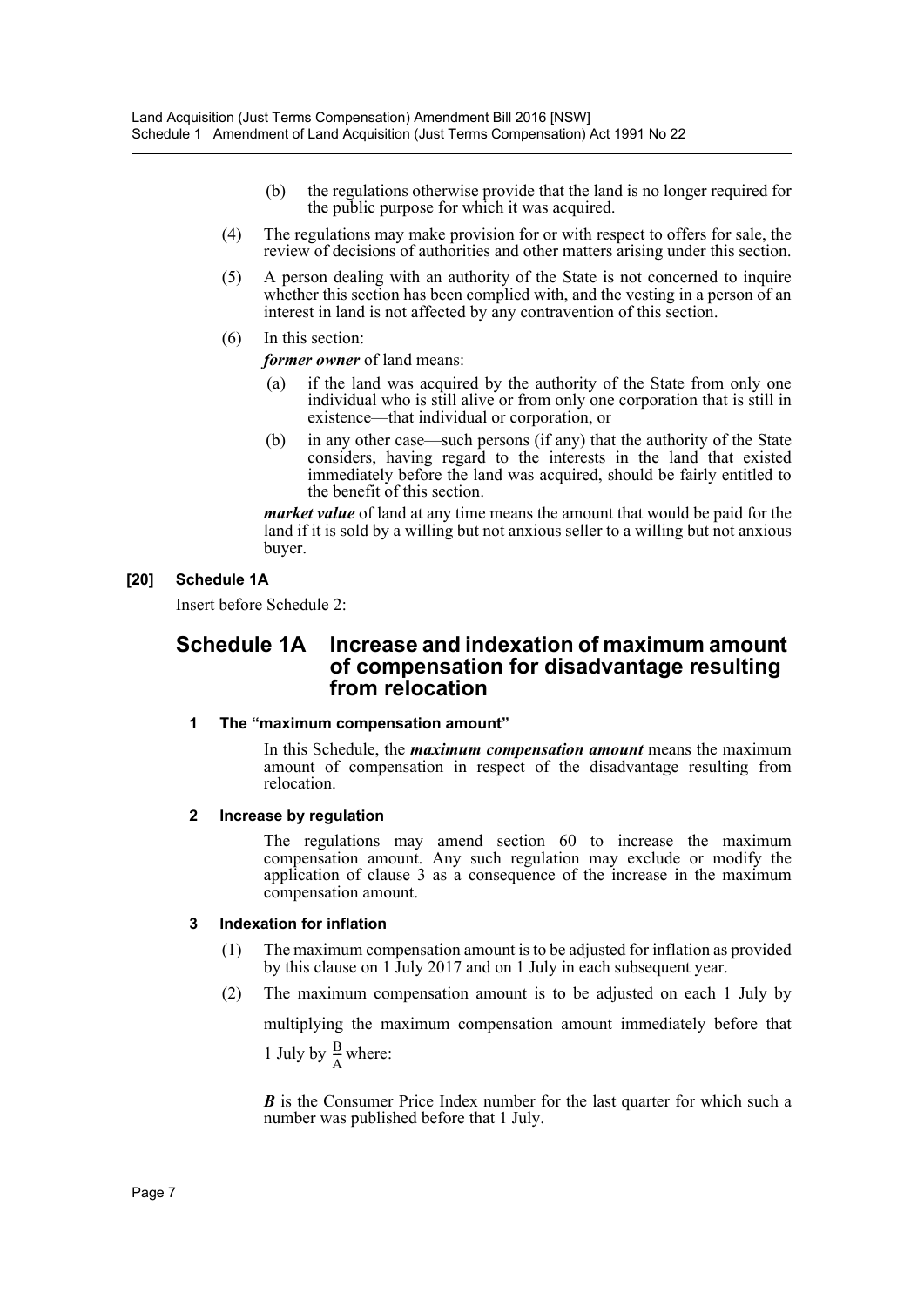*A* is the Consumer Price Index number for the last quarter for which such a number was published before the previous 1 July.

- (3) However, the maximum compensation amount is not to be adjusted if  $\frac{B}{A}$  is less than 1 (as a result of deflation).  $\frac{D}{A}$
- (4) If the adjusted maximum compensation amount results in an amount that is not a whole number multiple of \$1, the adjusted amount is to be rounded up to the nearest whole number multiple of \$1.
- (5) The Secretary of the Department of Finance, Services and Innovation is to publish notice of each adjusted maximum compensation amount under this clause on the NSW legislation website.
- (6) In this clause:

*Consumer Price Index* means the Consumer Price Index (All Groups Index) for Sydney published by the Australian Statistician.

*Consumer Price Index number*, in relation to a quarter, means the number for that quarter appearing in the Consumer Price Index.

# **4 Application of Schedule**

Any increase in the maximum compensation amount under this Schedule applies to an acquisition of land on or after the increase has effect.

#### **[21] Schedule 3 Savings, transitional and other provisions**

Insert at the end of clause 1 (1):

any Act that amends this Act

# **[22] Schedule 3**

Insert at the end of the Schedule:

# **Part 4 Provisions consequent on the enactment of Land Acquisition (Just Terms Compensation) Amendment Act 2016**

# **6 Definition**

In this Part:

*amending Act* means the *Land Acquisition (Just Terms Compensation) Amendment Act 2016*.

#### **7 Amendment relating to minimum period of negotiation**

Section 10A (as inserted by the amending Act) applies to any proposed acquisition by compulsory process made after the commencement of that section. Any period of negotiation that occurred before that commencement may be taken into account for the purposes of that section.

#### **8 Amendment relating to hardship acquisition**

Section 27A (as inserted by the amending Act) applies to any decision made by an authority of the State after the commencement of that section.